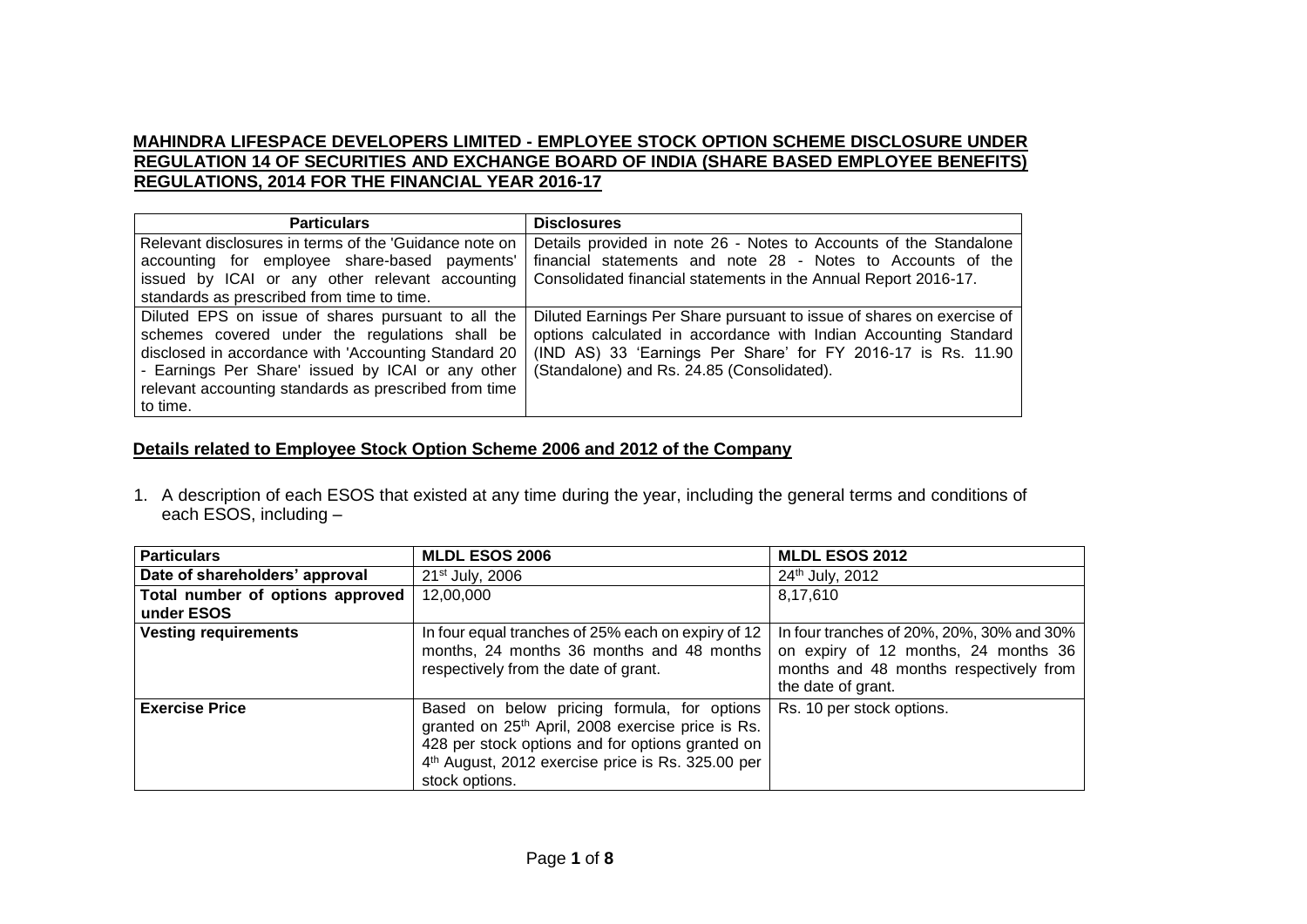| <b>Pricing Formula</b>                     | Average price preceding the specified date                                                                | Face Value - Rs.10                           |
|--------------------------------------------|-----------------------------------------------------------------------------------------------------------|----------------------------------------------|
|                                            | Average price - Average of the daily high and low                                                         |                                              |
|                                            | of the prices for the Company's Equity Shares                                                             |                                              |
|                                            | quoted on Bombay Stock Exchange Limited                                                                   |                                              |
|                                            | during 15 days preceding the specified date                                                               |                                              |
|                                            | Specified date - Date on which the Nomination                                                             |                                              |
|                                            | <b>Remuneration Committee decided</b><br>and<br>to                                                        |                                              |
|                                            | recommend granting of Stock Options to the                                                                |                                              |
|                                            | employees and Directors of the Company and its                                                            |                                              |
|                                            | holding / subsidiary companies<br>under an                                                                |                                              |
| Maximum term of options granted            | Employees' Stock Option Scheme.<br>The options granted vest in four equal tranches of                     | The options granted in four tranches of 20%, |
|                                            | 25% each on expiry of 12 months, 24 months 36                                                             | 20%, 30% and 30% on expiry of 12 months,     |
|                                            | months and 48 months respectively from the date                                                           | 24 months 36 months and 48 months            |
|                                            | of grant.                                                                                                 | respectively from the date of grant.         |
|                                            |                                                                                                           |                                              |
|                                            | The exercise period for each tranche of the                                                               | The options vested shall be exercised within |
|                                            | options vested is the last date of exercise period                                                        | such period as may be determined by the      |
|                                            | for the last tranche of the granted Options i.e. 5                                                        | Remuneration<br>Committee<br>while           |
|                                            | years from the date of vesting of the last tranche                                                        | recommending the grant of<br>options;        |
|                                            | or such other extended period or periods as may                                                           | provided that such period shall not exceed   |
|                                            | be decided by the Nomination and Remuneration                                                             | five (5) years from the respective date of   |
|                                            | Committee from time to time.                                                                              | vesting of options.                          |
|                                            | The Options remaining unexercised at the end of                                                           | The options remaining unexercised at the     |
|                                            | the Exercise Period (or such extended period/s as                                                         | end of the Exercise Period or such           |
|                                            | may have been decided by the Remuneration                                                                 | extended period as may be determined by      |
|                                            | Committee), shall lapse.                                                                                  | the Remuneration Committee shall lapse.      |
| of<br>shares<br><b>Source</b><br>(primary, | Primary                                                                                                   | Primary                                      |
| secondary or combination)                  |                                                                                                           |                                              |
| Variation in terms of options              | Pursuant to the authority granted to the                                                                  | Not Applicable                               |
|                                            | Nomination and Remuneration Committee the                                                                 |                                              |
|                                            | following administrative changes were made: (i) to                                                        |                                              |
|                                            | provide for exercise of vested Stock Option by                                                            |                                              |
|                                            | eligible employees at any time during a period of                                                         |                                              |
|                                            | five years from the respective date of vesting                                                            |                                              |
|                                            | instead of earlier option of exercising only on the<br>anniversary of their vesting (ii) subject to other |                                              |
|                                            | terms in this regard, retired / resigned employees                                                        |                                              |
|                                            |                                                                                                           |                                              |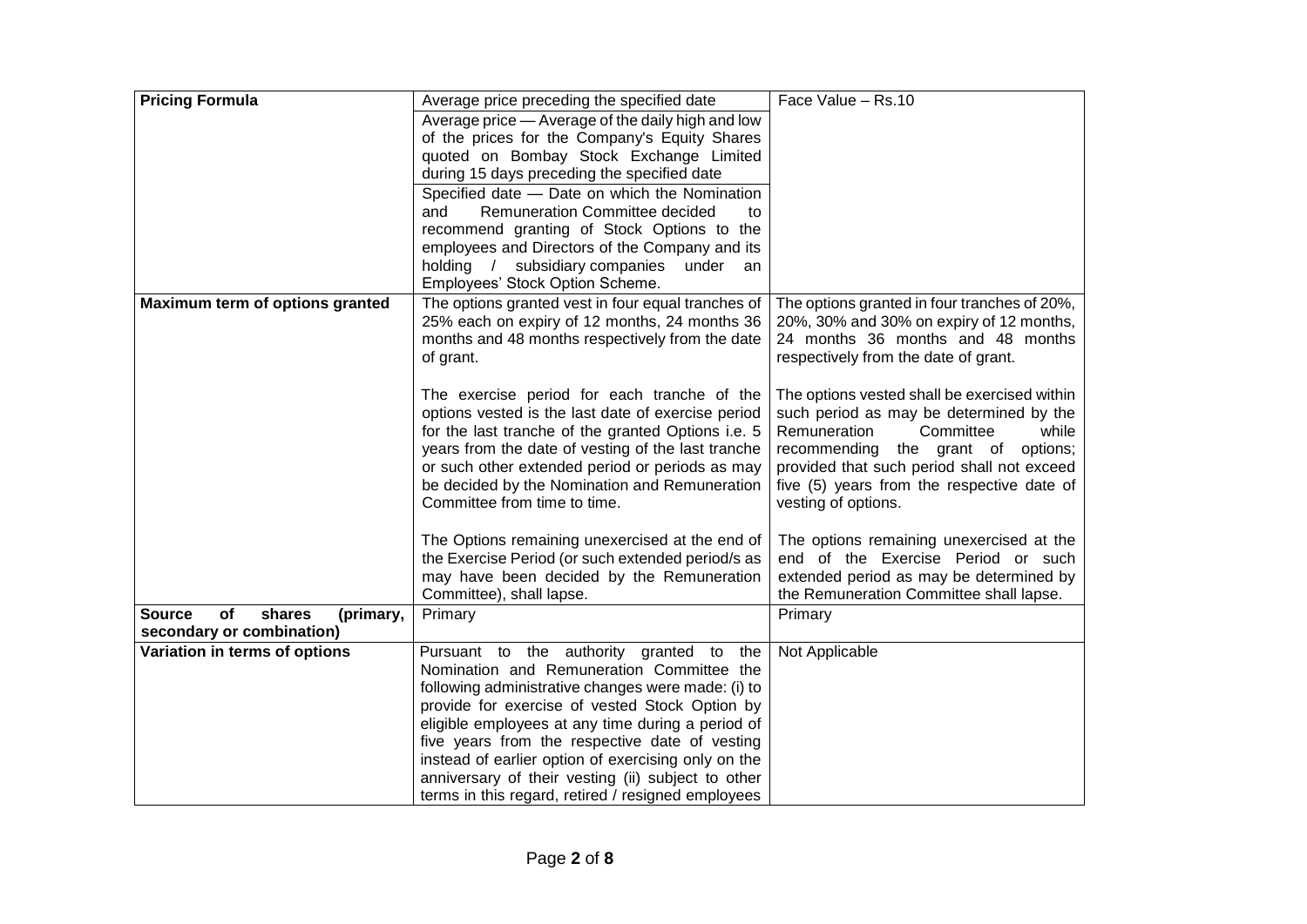| are allowed to exercise the vested Stock Options<br>at any time during the period of five years from<br>respective date of vesting as against exercise of<br>Options within 3 months from the date of<br>retirement/ resignation. On 22 <sup>nd</sup> April, 2014, the<br>last date for exercise of vested options granted on |  |
|-------------------------------------------------------------------------------------------------------------------------------------------------------------------------------------------------------------------------------------------------------------------------------------------------------------------------------|--|
| 25 <sup>th</sup> April, 2008 and on 4 <sup>th</sup> August, 2012, was<br>changed to 24 <sup>th</sup> April, 2017 and 3rd August, 2021,                                                                                                                                                                                        |  |
| respectively.                                                                                                                                                                                                                                                                                                                 |  |

- 2. Method used to account for ESOS Intrinsic or fair value: **Fair value method**
- 3. Where the Company opts for expensing of the options using the intrinsic value of the options, the difference between the employee compensation cost so computed and the employee compensation cost that shall have been recognized if it had used the fair value of the options shall be disclosed. The impact of this difference on profits and on EPS of the company shall also be disclosed: **Not Applicable**
- 4. Option movement during the year (For each ESOS):

| <b>Particulars</b>                                    | <b>MLDL ESOS -</b><br>2006 | <b>MLDL ESOS</b><br>$-2012$ | <b>TOTAL</b>    |
|-------------------------------------------------------|----------------------------|-----------------------------|-----------------|
|                                                       |                            |                             |                 |
| Number of options outstanding at the beginning of the | 4,37,730                   | 1,20,650                    | 5,58,380        |
| period                                                |                            |                             |                 |
| Number of options granted during the year             | Nil                        | 30,000                      | 30,000          |
| Number of options forfeited / lapsed during the year  | Nil                        | 14,550                      | 14,550          |
| Number of options vested during the year              | Nil                        | 50,450                      | 50,450          |
| Number of options exercised during the year           | Nill                       | 20,400                      | 20,400          |
| Number of shares arising exercise of options          | Nill                       | 20,400                      | 20,400          |
| *Money realized by exercise of options (INR),<br>if   | Rs. 7,44,92,000            | Rs. 6,46,500                | Rs. 7,51,38,500 |
| scheme is implemented directly by the company         |                            |                             |                 |
| Number of options outstanding at the end of the year  | 4,37,730                   | 1,15,700                    | 5,53,430        |
| Number of options exercisable at the end of the year  | 4,37,730                   | 49,050                      | 4,86,780        |

*\*The details provided are for total options exercised under ESOS 2006 and 2012.*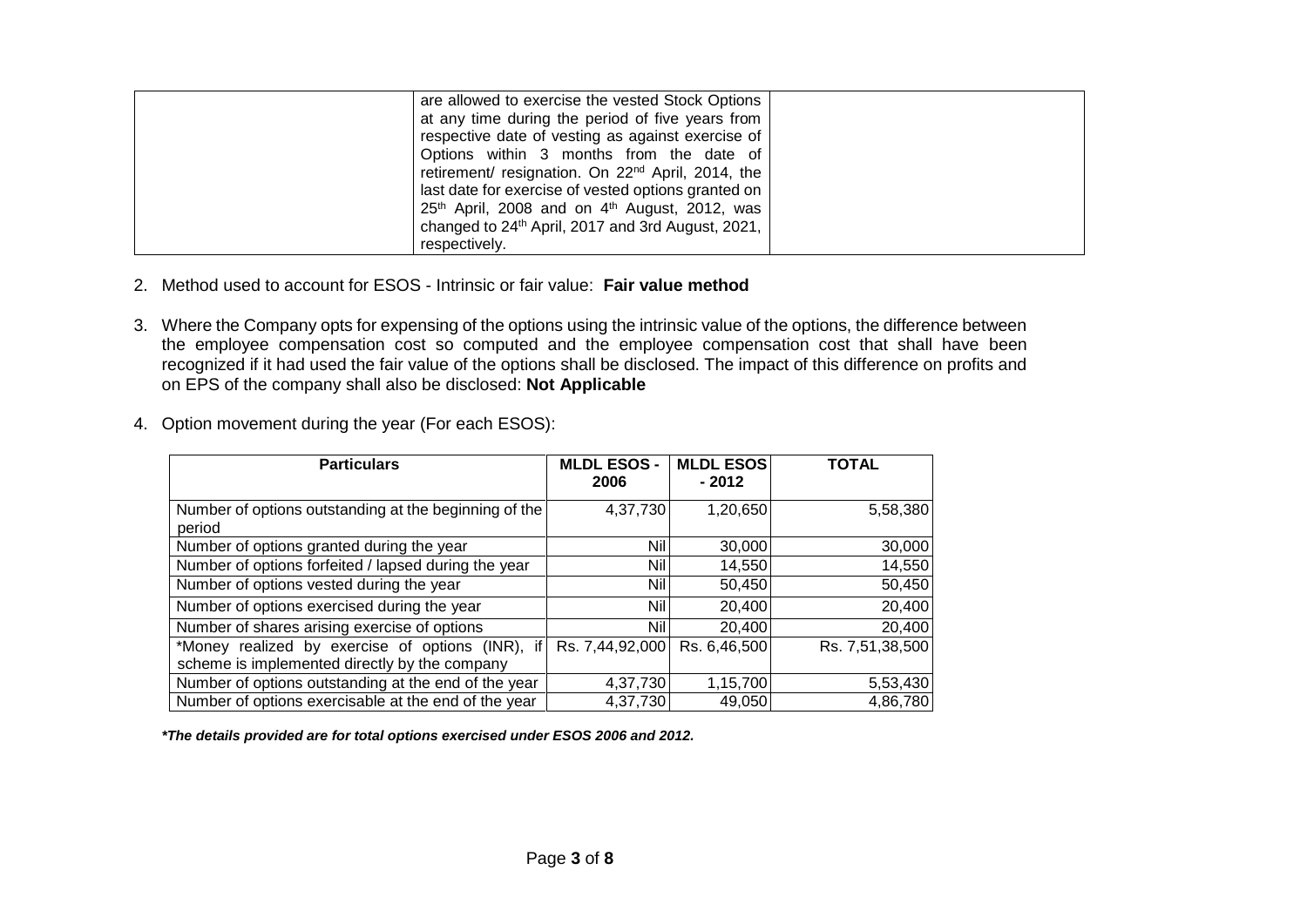5. Weighted-average exercise prices and weighted-average fair values of options shall be disclosed separately for options whose exercise price either equals or exceeds or is less than the market price of the stock:

## **ESOS 2006:**

| 2006                                                                                                                               |            |            |  |  |
|------------------------------------------------------------------------------------------------------------------------------------|------------|------------|--|--|
| <b>Weighted average</b><br><b>Weighted average</b><br><b>Exercise Price (Rs.)</b><br>Fair Value (Rs.)<br><b>Options Grant Date</b> |            |            |  |  |
| 25th April, 2008                                                                                                                   | Rs. 428.00 | Rs. 291.04 |  |  |
| 4 <sup>th</sup> August, 2012                                                                                                       | Rs. 325.00 | Rs. 294.06 |  |  |

# **ESOS 2012**

| <b>Options Grant</b><br><b>Date</b> | <b>Weighted average</b><br><b>Exercise Price (Rs.)</b> | <b>Weighted average</b><br>Fair Value (Rs.) |
|-------------------------------------|--------------------------------------------------------|---------------------------------------------|
| 4th August, 2012                    | Rs. 10.00                                              | Rs. 294.06                                  |
| 24th July, 2013                     | Rs. 10.00                                              | Rs. 409.27                                  |
| 17th October, 2014                  | Rs. 10.00                                              | Rs. 461.87                                  |
| 30th April 2015                     | Rs. 10.00                                              | Rs. 402.60                                  |
| 28th January 2016                   | Rs. 10.00                                              | Rs. 417.10                                  |
| 28th July 2016                      | Rs. 10.00                                              | Rs. 420.53                                  |

- 6. Employee wise details (name of employee, designation, number of options granted during the year, exercise price) of options granted to:
	- a. Senior Managerial Personnel (During the FY2016-17):

| <b>Names</b>                                               | <b>Designation</b>     | <b>ESOS - 2012</b>   |  |       |                          |
|------------------------------------------------------------|------------------------|----------------------|--|-------|--------------------------|
|                                                            |                        | Number of<br>granted |  |       | options   Exercise Price |
| 30,000 Options were granted on 28 <sup>th</sup> July, 2016 |                        |                      |  |       |                          |
| Jaimin Desai                                               | Head - Design          |                      |  | 2.500 | Rs. 10                   |
| <b>Rahul Gupta</b>                                         | Vice President - Sales |                      |  | 4,000 | Rs. 10                   |

*Note: No stock options were granted under ESOS - 2006*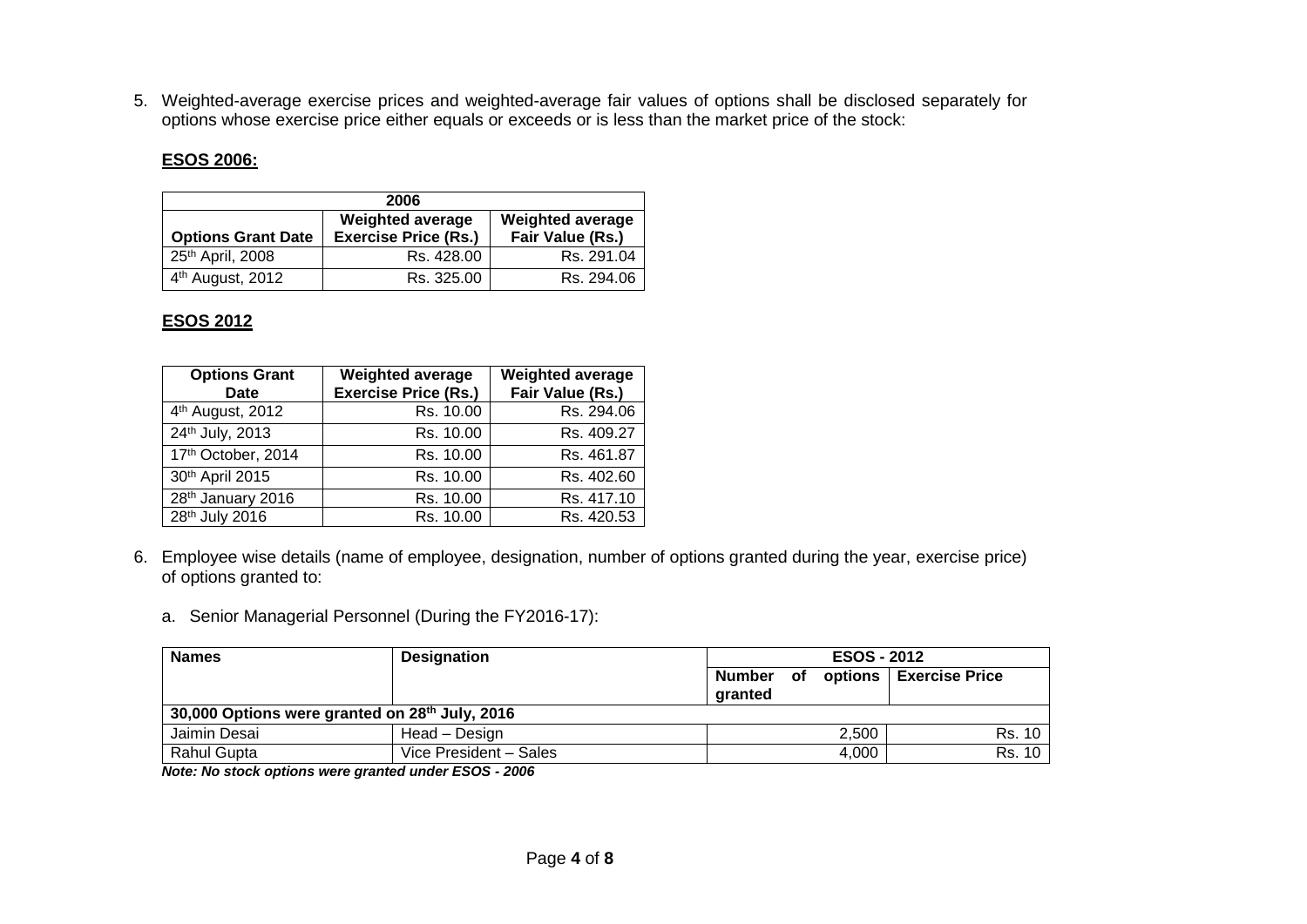b. Employees (Including Director) who receives grant in any one year of option amounting to 5% or more of option granted during that year:

### **ESOS 2006:**

| <b>Names</b>                                                  | <b>Designation</b>                    | <b>ESOS-2006</b>     |  |                |                       |
|---------------------------------------------------------------|---------------------------------------|----------------------|--|----------------|-----------------------|
|                                                               |                                       | Number of<br>granted |  | <b>options</b> | <b>Exercise Price</b> |
| 6,78,359 Options were granted on 25 <sup>th</sup> April, 2008 |                                       |                      |  |                |                       |
| Mr. Arun Nanda                                                | Chairman, Non-Executive Director      |                      |  | 2,00,000       | Rs. 428               |
|                                                               | Managing Director and Chief Executive |                      |  | 50,000         | Rs. 428               |
| Ms. Anita Arjundas                                            | Officer                               |                      |  |                |                       |
| Mr. Pawan Malhotra*                                           | ----                                  |                      |  | 50,000         | Rs. 428               |
| 10,000 Options were granted on 4th August, 2012               |                                       |                      |  |                |                       |
| Dr. Prakash Hebalkar                                          | <b>Independent Director</b>           |                      |  | 10,000         | Rs. 325               |

*\*Resigned as Managing Director with effect from 23rd June, 2009*

## **ESOS 2012:**

| <b>Names</b>                                               | <b>Designation</b>                                                                                   | <b>ESOS - 2012</b>                        |                       |
|------------------------------------------------------------|------------------------------------------------------------------------------------------------------|-------------------------------------------|-----------------------|
|                                                            |                                                                                                      | <b>Number</b><br>options<br>οf<br>granted | <b>Exercise Price</b> |
| 101,000 Options were granted on 4th August, 2012           |                                                                                                      |                                           |                       |
| Ms. Anita Arjundas                                         | Director & Chief Executive<br>Managing<br>Officer                                                    | 10,000                                    | Rs. 10                |
|                                                            | Integrated cities and<br>CEO.<br>Industrial                                                          | 6,000                                     | Rs. 10                |
| Ms. Sangeeta Prasad                                        | <b>Clusters</b>                                                                                      |                                           |                       |
| 26,500 Options were granted on 24 <sup>th</sup> July, 2013 |                                                                                                      |                                           |                       |
| Mr. Deepak Ahluwalia                                       | General Manager - Human Resources                                                                    | 1,500                                     | Rs. 10                |
| Mr. Kamal Sharma                                           | General Manager<br>- Facility<br>Deputy<br>Management (Resigned on 4 <sup>th</sup> December<br>2015) | 1,500                                     | Rs. 10                |
| Mr. Sanjay Bhagat                                          | <b>Business</b><br>General<br>Manager<br>Deputy<br>$\blacksquare$<br>Development                     | 1,500                                     | Rs. 10                |
| Mr. Sundaresan Vaidyanathan                                | Sr.<br>General<br><b>Business</b><br>Manager<br>$\overline{\phantom{a}}$<br>Development              | 2,500                                     | Rs. 10                |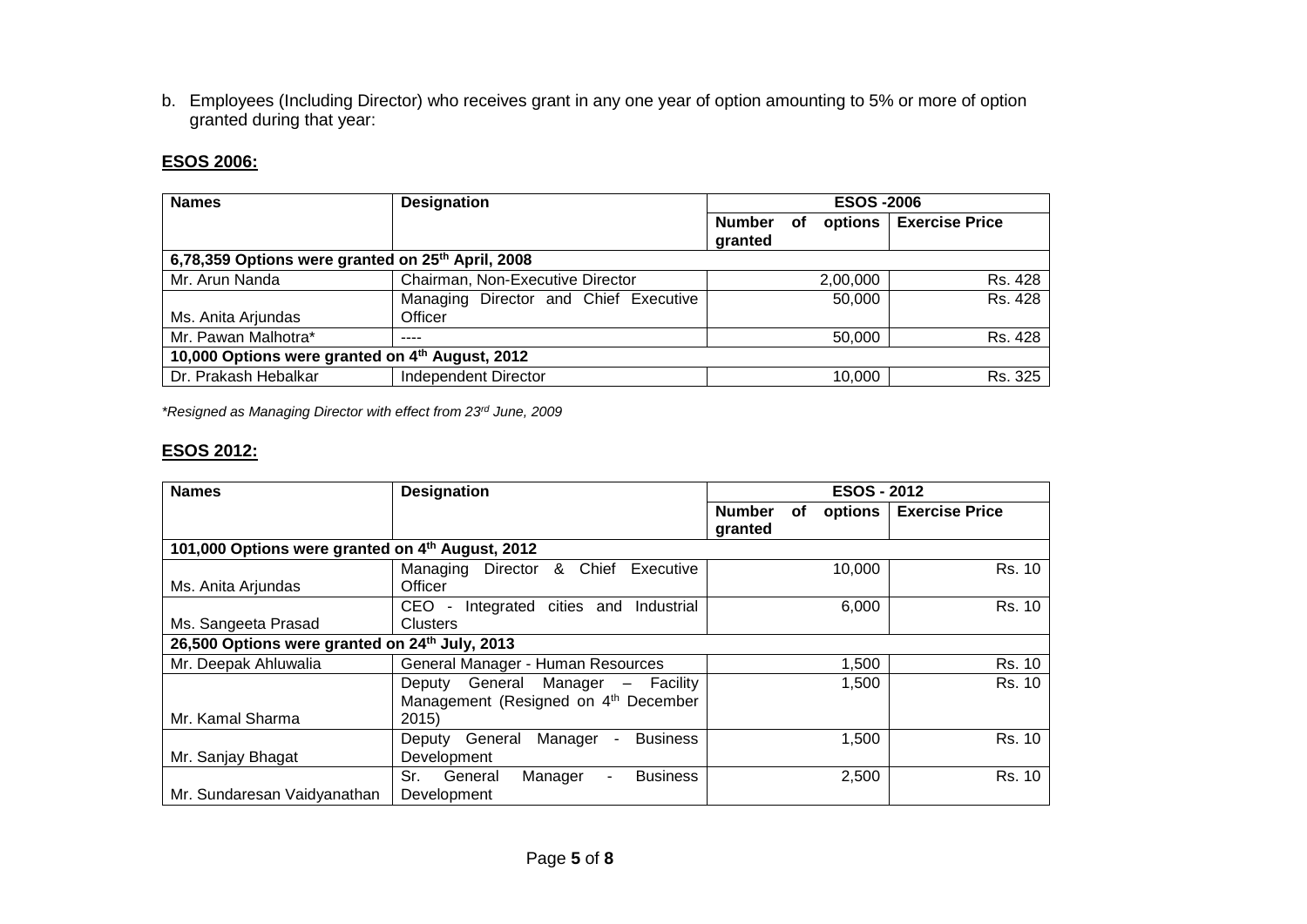| Ms. Smeeta Neogi                                  | Vice President - Marketing (Resigned 30th<br>June 2016)                                                  | 4,000 | Rs. 10 |
|---------------------------------------------------|----------------------------------------------------------------------------------------------------------|-------|--------|
|                                                   | General Manager - Design (Resigned on                                                                    | 2,500 | Rs. 10 |
| Mr. Riyaz Bhada                                   | 13th April 2015                                                                                          |       |        |
| Mr. Tirthankar Chatterjee                         | Vice President - Projects (West)                                                                         | 4,000 | Rs. 10 |
| Mr. Rajesh Sriramshetty                           | <b>General Manager- Projects</b>                                                                         | 1,500 | Rs. 10 |
| Mr. Parcha Radha Kishan                           | Deputy General Manager - Projects                                                                        | 1,500 | Rs. 10 |
| Mr. Akhilesh Ayyappan                             | Deputy General Manager - Business<br>Development                                                         | 1,500 | Rs. 10 |
| Ms. Arti Shinde                                   | Deputy General Manager - Secretarial &<br>Legal                                                          | 1,500 | Rs. 10 |
| Mr. R. Guru Shankar                               | General Manager - Quality & Innovation                                                                   | 1,500 | Rs. 10 |
| Mr. Rajendra Gadekar                              | Deputy General Manager - Liasoning & BD<br>(Resigned on 31st March 2015)                                 | 1,500 | Rs. 10 |
| 27,000 Options were granted on 17th October, 2014 |                                                                                                          |       |        |
|                                                   | Deputy General Manager - Accounts &                                                                      | 1,500 | Rs. 10 |
| Mr. Jasmin Suchak                                 | Finance                                                                                                  |       |        |
| Ms. Bharathy Shivakumar                           | Deputy General Manager - Accounts &<br>Finance (South)<br>(Resigned<br>on 31 <sup>st</sup> October 2015) | 1,500 | Rs. 10 |
| Mr. Meraj Choudhari                               | Deputy General Manager - Business<br>Development & Marketing (Delhi North)<br>(Resigned on 9th May 2016  | 1,500 | Rs. 10 |
| Mr. Vimal Mishra                                  | Deputy General Manager - Compliance &<br>Liasoning                                                       | 1,500 | Rs. 10 |
| Mr. Ajay Saklani                                  | Sales<br>General<br>Manager<br>Deputy<br>$\overline{\phantom{m}}$<br>(Resigned on 3rd Dec 2015           | 1,500 | Rs. 10 |
| Mr. Lokesh Gupta                                  | Vice President - Operations (North)                                                                      | 4,000 | Rs. 10 |
| Mr. Sanjay Srivastava                             | Chief<br>Operating<br>Officer,<br>Subsidiary<br>Company                                                  | 6,000 | Rs. 10 |
| Mr. Girish Menon                                  | Deputy General Manager - Liasoning                                                                       | 1,500 | Rs. 10 |
| Mr. Ashish Singhal                                | General Manager - Projects                                                                               | 2,500 | Rs. 10 |
| Mr. Ajay Shah                                     | General Manager - CRM                                                                                    | 1,500 | Rs. 10 |
| Mr. Deepak Porayath                               | <b>Business Head - Residential South</b>                                                                 | 4,000 | Rs. 10 |
| 3,000 Options were granted on 30th April, 2015    |                                                                                                          |       |        |
| Ms. Amritaa Dey                                   | Deputy General Manager - Marketing                                                                       | 1,500 | Rs. 10 |
| Mr. Vishal Bhavsar                                | Deputy General Manager - Sustainability                                                                  | 1,500 | Rs. 10 |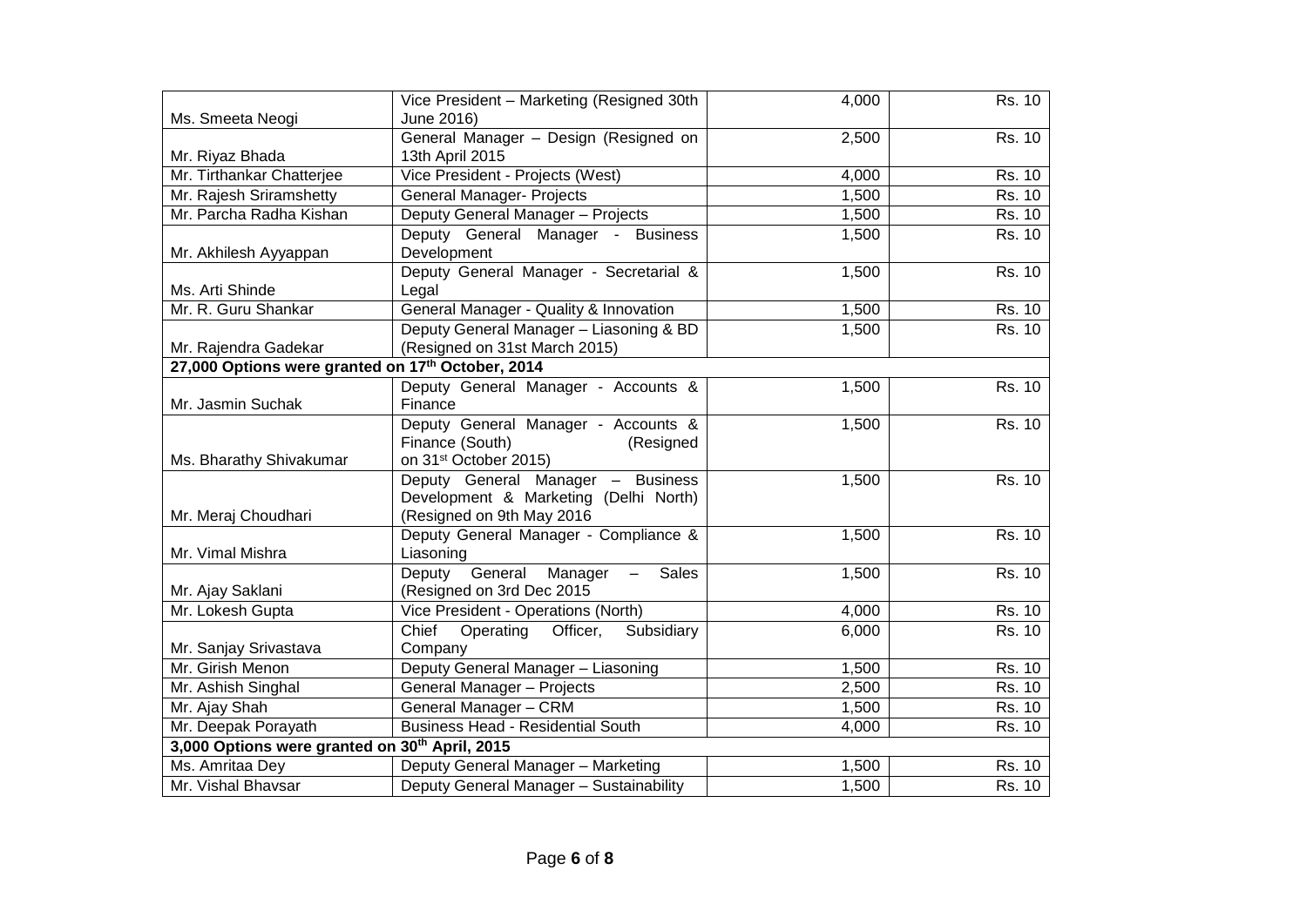| 31,000 Options were granted on 28 <sup>th</sup> January, 2016 |                                                           |       |        |
|---------------------------------------------------------------|-----------------------------------------------------------|-------|--------|
| Mr. Bharat Gothoskar                                          | <b>General Manager - Marketing</b>                        | 2,500 | Rs. 10 |
| Mr. Anuj Bindal                                               | General Manager - BD & Marketing                          | 2,500 | Rs. 10 |
| Mr. Satish Deshpande                                          | General Manager - Projects                                | 2,500 | Rs. 10 |
|                                                               | General Manager - Strategic Sourcing &                    | 2,500 | Rs. 10 |
| Mr. Amitabh Byapari                                           | Contracting                                               |       |        |
|                                                               | General Manager - Sales (Resigned on 11th                 | 2,500 | Rs. 10 |
| Mr. Ankit Agarwal                                             | April 2016)                                               |       |        |
| 30,000 Options were granted on 28 <sup>th</sup> July, 2016    |                                                           |       |        |
| Mr. Rajasekar P                                               | Deputy General Manager - Projects                         | 1,500 | Rs. 10 |
| Mr. Vivek Patil                                               | Deputy General Manager - Projects                         | 1,500 | Rs. 10 |
| Vijayasarathi S                                               | Deputy General Manager - Projects                         | 1,500 | Rs. 10 |
| Ms. Kamban Kavi                                               | Deputy General Manager - O & M                            | 1,500 | Rs. 10 |
| Sudheendra<br>Mr.                                             | Deputy General Manager - Accounts &                       | 1,500 | Rs. 10 |
| Satyanarayana                                                 | Finance                                                   |       |        |
| Mr. Rajan Somvanshi*                                          | <b>Business</b><br>Deputy General Manager -<br>Excellence | 1,500 | Rs. 10 |
| Mr.Subhorov Roy                                               | General Manager - Sales (West)                            | 2,500 | Rs. 10 |
| Mr. Abhishek Badkul                                           | General Manager - Sales                                   | 2,500 | Rs. 10 |
| Mr. Rahul Pote                                                | Deputy General Manager - MEP                              | 1,500 | Rs. 10 |
| Mr. Gurushankar R                                             | General Manager - Quality & Innovation                    | 2,500 | Rs. 10 |
| Ms. Rhea Jeswani*                                             | Deputy General Manager - Finance &                        | 1,500 | Rs. 10 |
|                                                               | Accounts                                                  |       |        |
| Mr. Madhusudan Pattanaik                                      | General Manager - Projects                                | 2,500 | Rs. 10 |
| Mr. Guhan Raj Kandaswamy                                      | Deputy General Manager - Facilities                       | 1,500 | Rs. 10 |
|                                                               | Management                                                |       |        |

*\*Mr. Rajan Somvanshi resigned on 4th July, 2016 and Ms. Rhea Jeswani on 17th October, 2016*

- c. Identified employees who were granted option, during any one year, equal to or exceeding 1% of the issued capital (excluding warrants and conversions) of the Company at the time of grant: **NIL**
- 7. A description of the method and significant assumptions used during the year to estimate the fair value of options including the following information:
	- a. The weighted-average values of share price, exercise price, expected volatility, expected option life, expected dividends, the risk-free interest rate and any other inputs to the model: